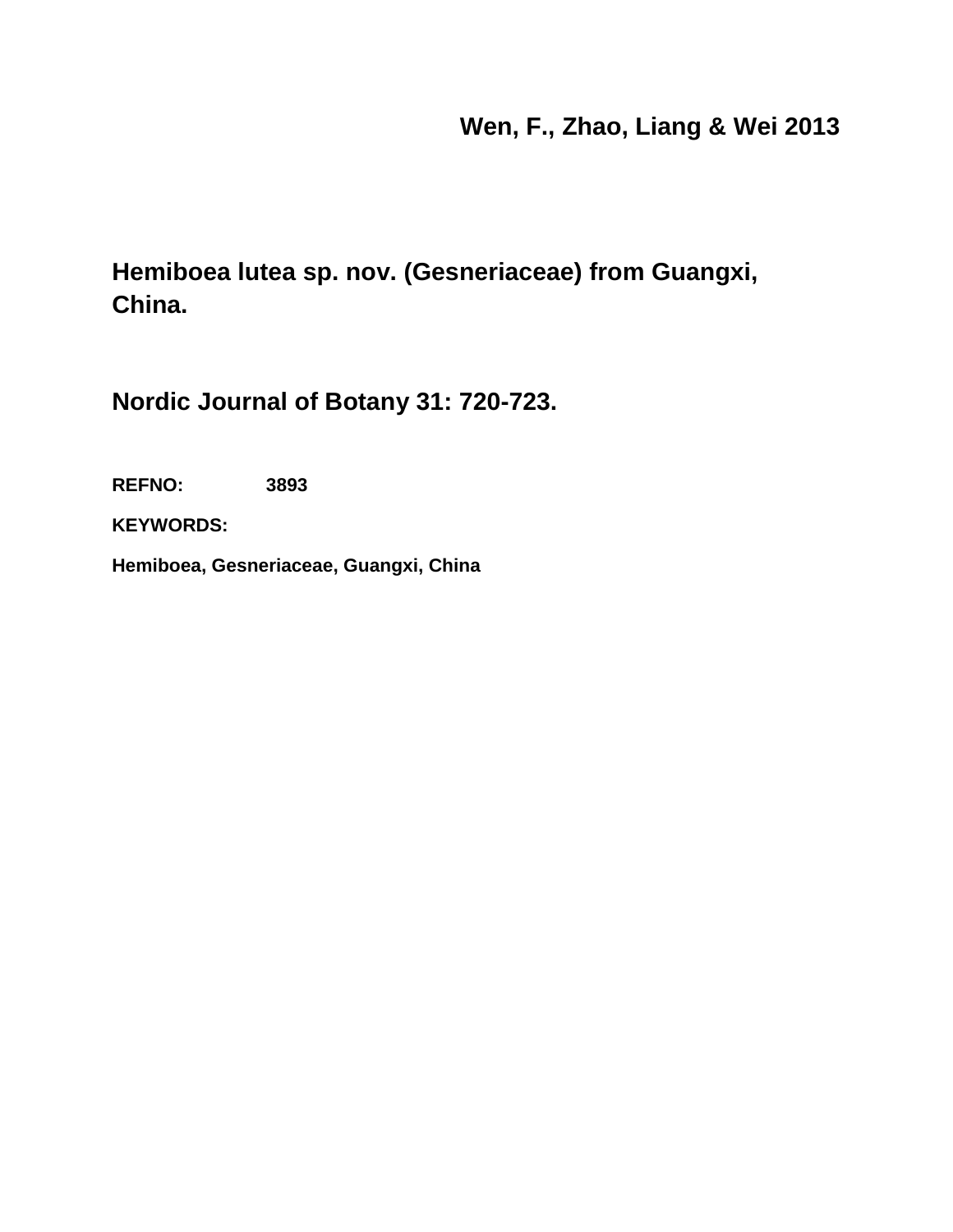## *Hemiboea lutea* **sp. nov. (Gesneriaceae) from Guangxi, China**

#### Fang Wen, Bo Zhao, Gui-You Liang and Yi-Gang Wei

 *F. Wen, B. Zhao, G.-Y. Liang and Y.-G. Wei (weiyigang@yahoo.com.cn), Guangxi Inst. of Botany, Guangxi Zhuang Autonomous Region and the Chinese Academy of Sciences, Guilin, CN-541006 Guangxi, PR China.* 

*Hemiboea lutea* F. Wen, G. Y. Liang & Y. G. Wei, a new species in Gesneriaceae is described and illustrated from Guangxi, China. It differs from the similar species *H. cavaleriei* by having sessile or subsessile leaves, longer peduncles (6–10 cm), spheroidal or triangular-spheroidal subinvolucre, 5-divided calyx with lobes fused for 1/3 of their length, revolute and uncinate apex of calyx lobes, larger bright yellow corolla (5–7 cm long), longer staminodes with indistinctively uncinate anther and longer pistil (3.5–3.7 cm).

*Hemiboea* C. B. Clarke belongs to Gesneriaceae, subfamily Cyrtandroideae, tribe Didymocarpeae, mainly distributed in China (Li 1983, 1987, 1996). Recently, the Chinese endemic genus *Metabriggsia* W. T. Wang (1983) was merged with *Hemiboea* (Weber et al. 2011). At the same time, a new species, *H. angustifolia* F. Wen & Y. G. Wei (Wen et al. 2011) and a new variety, *H. follicularis* C. B. Clarke var. *retroflexa* Yan Liu & Y. S. Huang (Huang et al. 2011) were reported and published. At present, this genus comprises at least 28 species and six varieties in China (Li and Wang 2004, Wei et al. 2010, Xu et al. 2010, Huang et al. 2011, Wen et al. 2011).

During the course of a floristic investigation in Guangxi in the winter 2008, we found an unknown species of *Hemiboea* in a granite and sandshale area in Yangshuo County, which resembled *H. cavaleriei* Lévl. It was found growing in evergreen broad-leaved forest. However, we only collected a few specimens with dehiscent capsules and we were unable to identify it to species level without flowering material. Dehiscent capsules are a common characteristic in *Hemiboea*. In 'Flora of China', the capsules of many species are described as showing 'loculicidal dehiscence', such that this character cannot be used for distinguishing between the species. However, we revisited the locality to collect flowering specimens in October 2009 and 2010. We focused on corolla size, sessile leaves and united calyx tube which separate this unknown species from other species in *Hemiboea* .

After consulting national floras and relevant literature (Li 1983, 1987, Wang 1990, Wang et al. 1998, Ho 2000, Nguyen et al. 2000, Li and Wang 2004, Wei et al. 2010, Xu et al. 2010, Huang et al. 2011, Wen et al. 2011), as well as herbarium specimens, we concluded that our specimens represent a new taxon, which is described and illustrated here. It belongs to *Hemiboea* section *Subcapitatae* C. B. Clarke.

## *Hemiboea lutea* F. Wen, G. Y. Liang & Y. G. Wei **sp. nov. (Fig. 1 – 2)**

The new species differs from *H. cavaleriei* Lévl. by having sessile or subsessile leaves; longer peduncles, 6-10 cm long; irregular flattened spheroidal or triangular-spheroidal involucel; calyx lobes 5-splitted, fused for 1/3 of their length, united at base; revolute and uncinate apex of calyx lobes; larger corolla  $(5-7 \text{ cm long})$ ; longer staminodes, the lateral ones  $\geq 1$  cm long, the central one 6–7 mm long with indistinctively uncinate anther; disc 2.5–3.0 mm high; and pistil  $3.5-3.7$  cm long.

**Type:** China. Guangxi: Yangshuo County, Dayuan Forestry Farm, 24°58'17"N, 110°24'34"E, 580 m a.s.l., 12 Oct 2009, Wen Fang 091012 (holotype: IBK, isotype: BJFC).

#### *Etymology*

The specific epithet is derived from the bright yellow flowers of this species.

#### *Description*

 Perennial herb or subshrub. Stems ascending or erect, slender, 100-160 cm tall or taller, 3.0-4.5 mm in diameter, green, rounded, glabrous, simple or branched, with  $10-18$ nodes or more. Leaves opposite, the lower ones commonly caducous; petiole absent or very short, glabrous; leaf blade, elliptic-lanceolate to ovate-lanceolate or broadly lanceolate, 8.0-14.5  $\times$  4.5-6.8 cm, adaxially glabrous to sparsely pubescent, abaxially glabrous, acuminate at apex, cuneate to narrowly cuneate at base, occasionally oblique; margin serrate, with 18-26 serrations on each side; lateral veins 8-12 on each side of the midrib. Cymes subterminal or terminal, sometimes axillary, simple or 1-branched, with 4-8 or more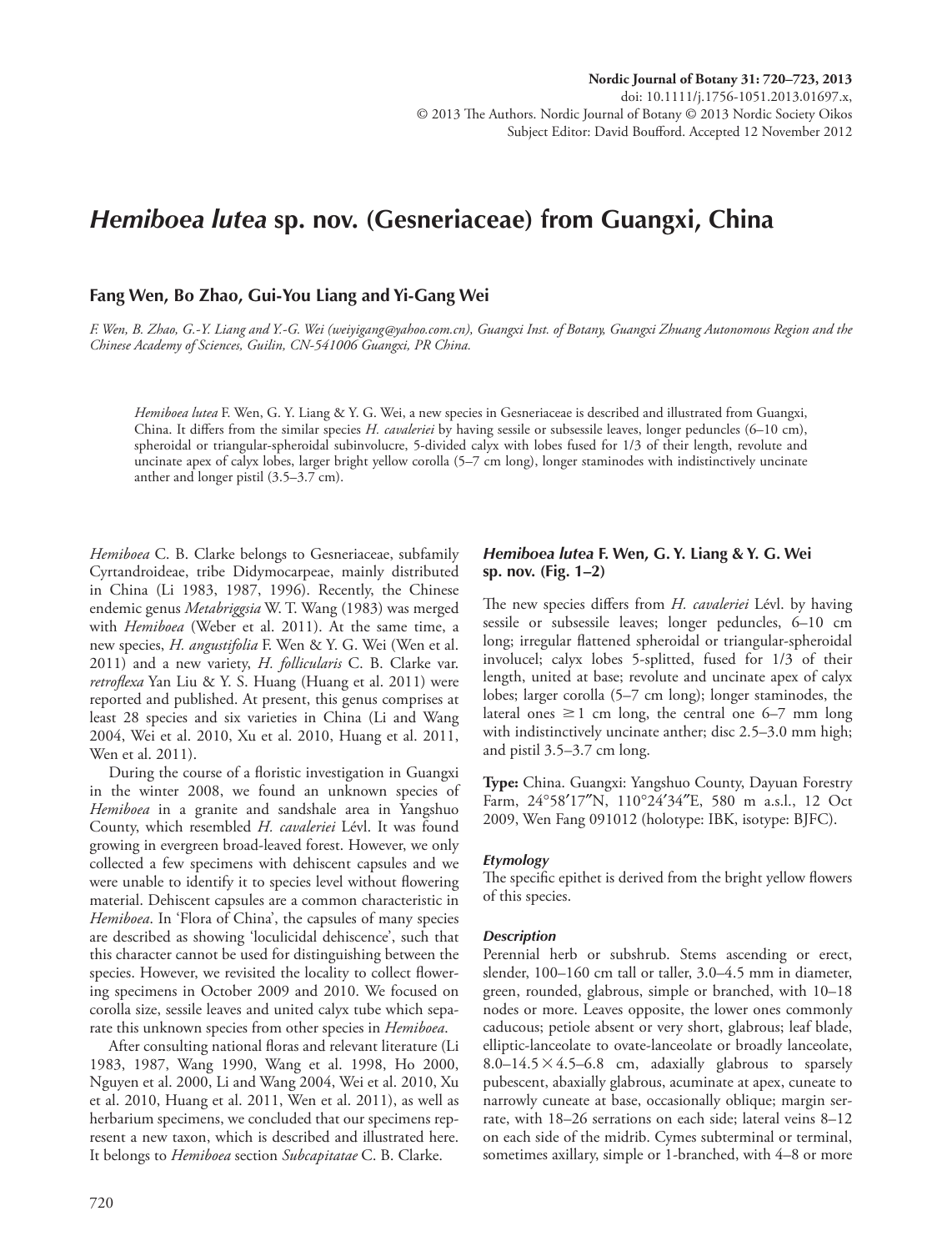

 Figure 1. *Hemiboea lutea* sp. nov. (A) habit, (B) corolla opened, showing stamens and staminodes, (C) pistil, showing calyx, calyx lobes, style and stigma. Drawn by Lin Wen-Hong from the holotype.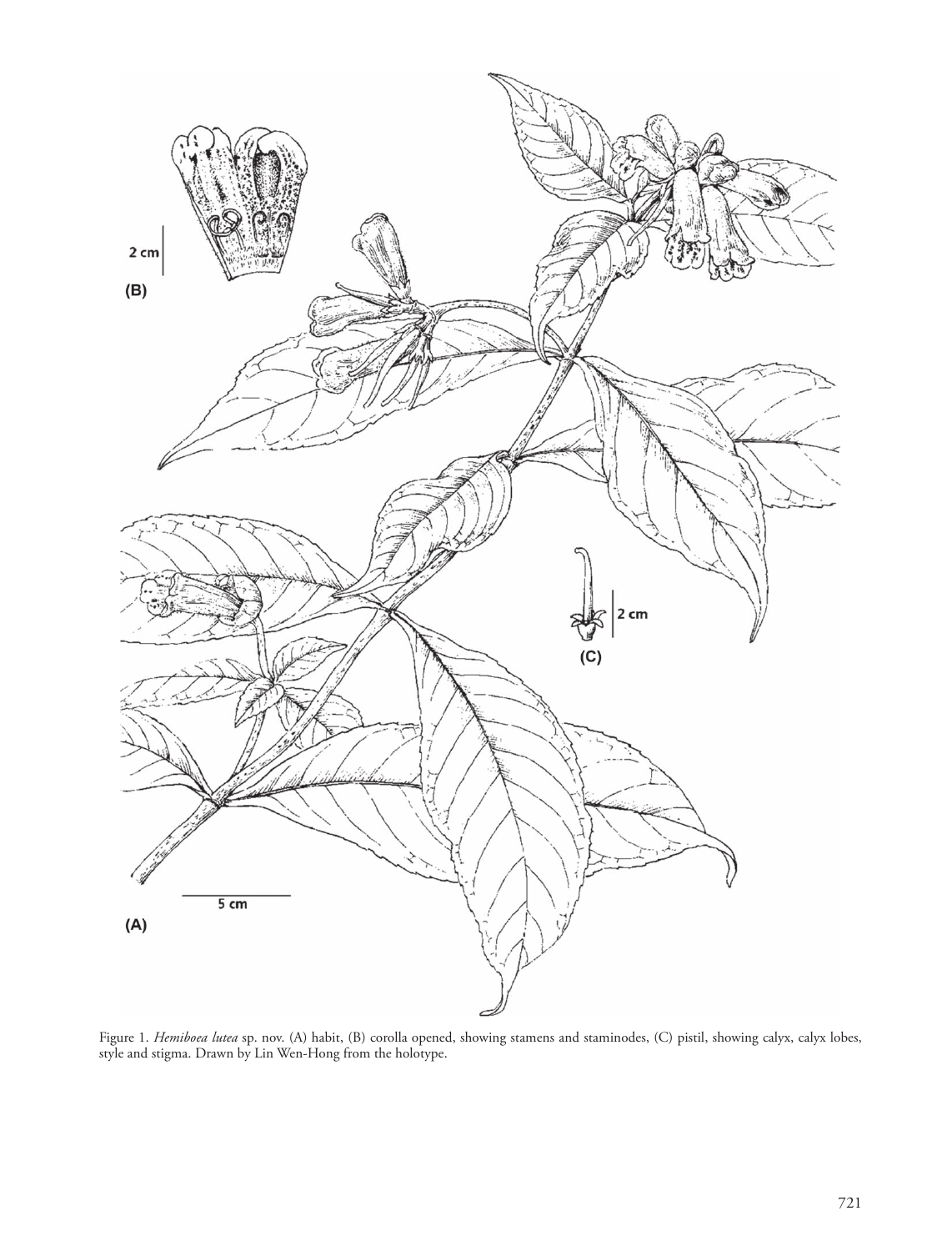

Figure 2. *Hemiboea lutea* sp. nov. (A) habitat, (B) habit, (C) flowers (showing face view), (D) flowers (showing back view and involucre), (E) opened flower (showing stamens and staminodes), (F) involucre and involucel, (G) calyx lobes, (H) capsule.

flowers; peduncle 6-10 cm long, glabrous; involucre nearly triangular-spheroidal or cordate,  $4.0-8.0 \times$  ca 2.5 cm, whitish green or green, glabrous, opening recoiling after, mucronate at apex, apex commonly revolute after opening; subinvolucre irregular flattened spheroidal or triangularspheroidal, commonly longitudinally wrinkled. Pedicel 2.0-3.5 mm long, glabrous. Calyx white, 5-lobed, fused for 1/3 of its length; lobes unequal, triangular; margin entire, revolute; apex revolute and uncinate; base united; the largest upper lobe ca 6.5 mm long, ca 6.5 mm wide at base, the remaining lobes obliquely triangular, 6.5-7.0 mm long and ca 5 mm wide at base, glabrous, waxy; the flowers of the involucel with smaller calyx, but morphologically identical to the larger flowers in involucre, ca  $1 \times 4$  mm. Corolla yellow or pale yellowoutside , with longitudinal purplish red spots on lip lobes inside; throat brownish yellow with long, ca 0.5-0.7 cm hairs, densely pubescent outside with hairs ca  $0.1 - 0.2$  mm long, glabrousinside; tube thick cylindrical, 4.5–5.0 cm long, yellow, 1.6–2.0 cm in diameter at the mouth, ca 3-4 mm in diameter at the base, on the inside with a ring of hairs adnate to  $6.0-7.0$  mm above the corolla base; limb distinctly 2-lipped, its adaxial lip 2-lobed with lobes semioblate, ca  $0.4 \times 3.5$  cm, the abaxial lip 3-lobed towards the middle, yellow or pale yellow, with lateral lobes oblong or ligulate, ca  $1.5 \times 1.0$  cm, and central lobe oblate or oblong, ca  $0.8 \times 1.4$  cm. Stamens 2, with apex adherent, adnate to ca 15 mm above the corolla base; filaments linear, strongly curled from the middle, glabrous; anthers elliptic, glabrous, ca  $3 \times 2$  mm. Staminodes 3, glabrous; lateral staminodes adnate to ca 15 mm above the

corolla base,  $\geq 10$  mm long, uncinate at apex; central staminode adnate to 12.0-13.5 mm above the corolla base, short linear, 6-7 mm long, inconspicuously uncinate. Disc ring-like,  $2.5-3.0$  mm high,  $0.3-0.4$  mm wide, its margin irregular erosulate, glabrous. Pistil 3.5-3.7 cm long; ovary thick linear,  $2.2-2.3$  mm long,  $2.5-2.7$  mm in diameter, glabrous; style 13-14 mm long; stigma capitate, slightly depressed in the middle, 1.5-1.9 mm in diameter. Capsule linear, 3.0-3.5 cm long, ca 5 mm in diameter, glabrous, slightly curved.

#### *Phenology*

 Flowering specimens were collected in October, and fruiting specimens in November and December.

#### *Distribution and conservation status*

*Hemiboea lutea* is endemic to Yangshuo County, north Guangxi Autonomous Region. This species is currently only known from its type locality. Current information shows that its population size is large, comprising more than 10 000 mature individuals. However, all of these individuals are in a single valley. We therefore assess *Hemiboea lutea* as 'Vulnerable' (VU) using the IUCN categories and criteria (IUCN 2001).

#### *Similar species*

*Hemiboea lutea* is similar to *H. cavaleriei* in general morphology, leaf blade shape and size, but differ in many aspects. The differences between these two species are summarized in Table 1.